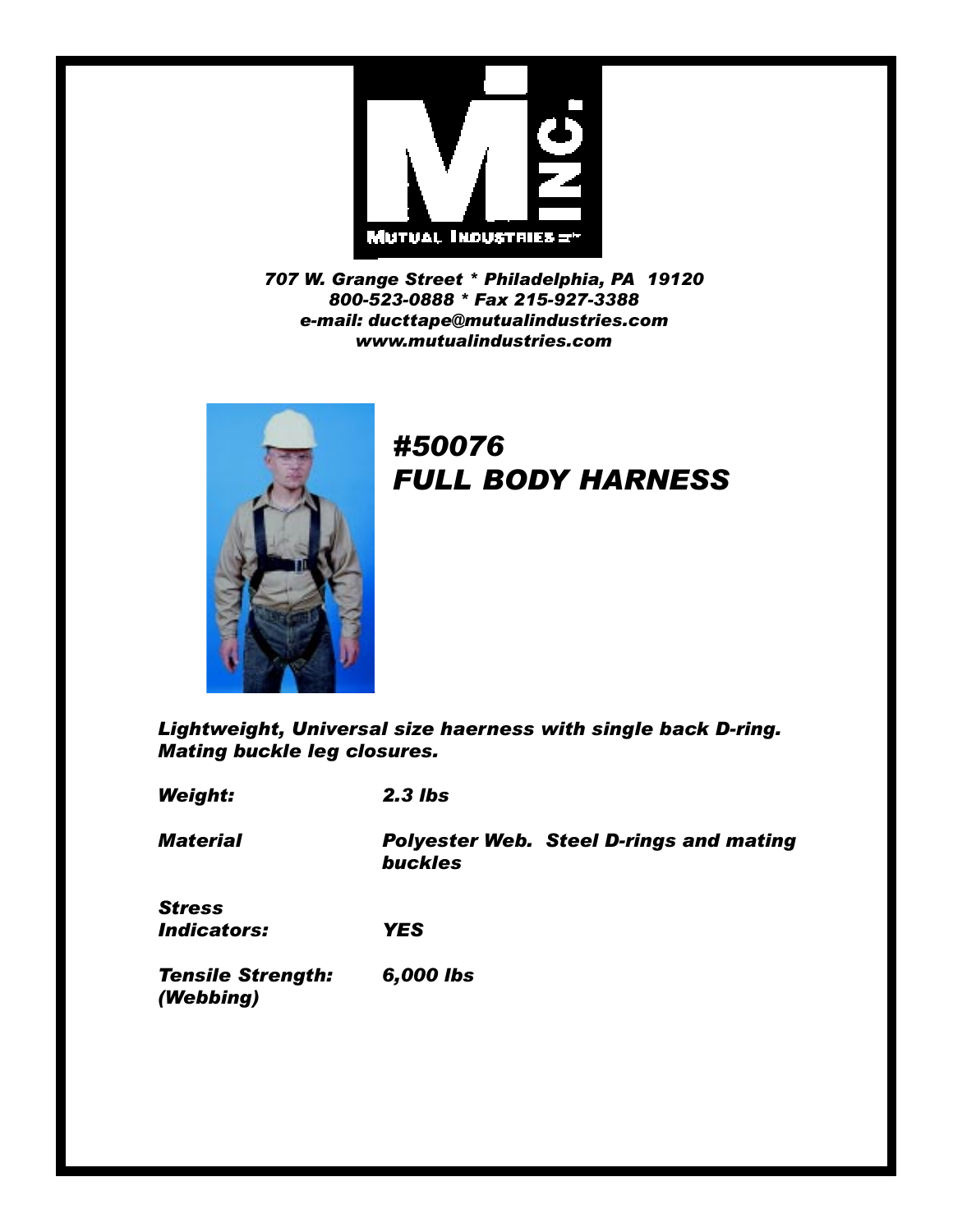

*707 W. Grange Street \* Philadelphia, PA 19120 800-523-0888 \* Fax 215-927-3388 e-mail: ducttape@mutualindustries.com www.mutualindustries.com*



## *#50075 LEIGHTWEIGHT 6' LANYARD*

## *6 ft Shock absorbing lanyard with 2 locking snap hooks.*

*Weight: 2.4 lbs Material: Web Polyester Snap hooks SAE 4130 ASTM A505high alloy steel. Plated for corrosion resistance Stress Indicators: YES Tensile Strength: 7,000 lbs (Webbing) 5,000 lbs (Snap hooks) Proof Loaded 100% up to 3,600 lbs Static Break Away Point 450 lbs*